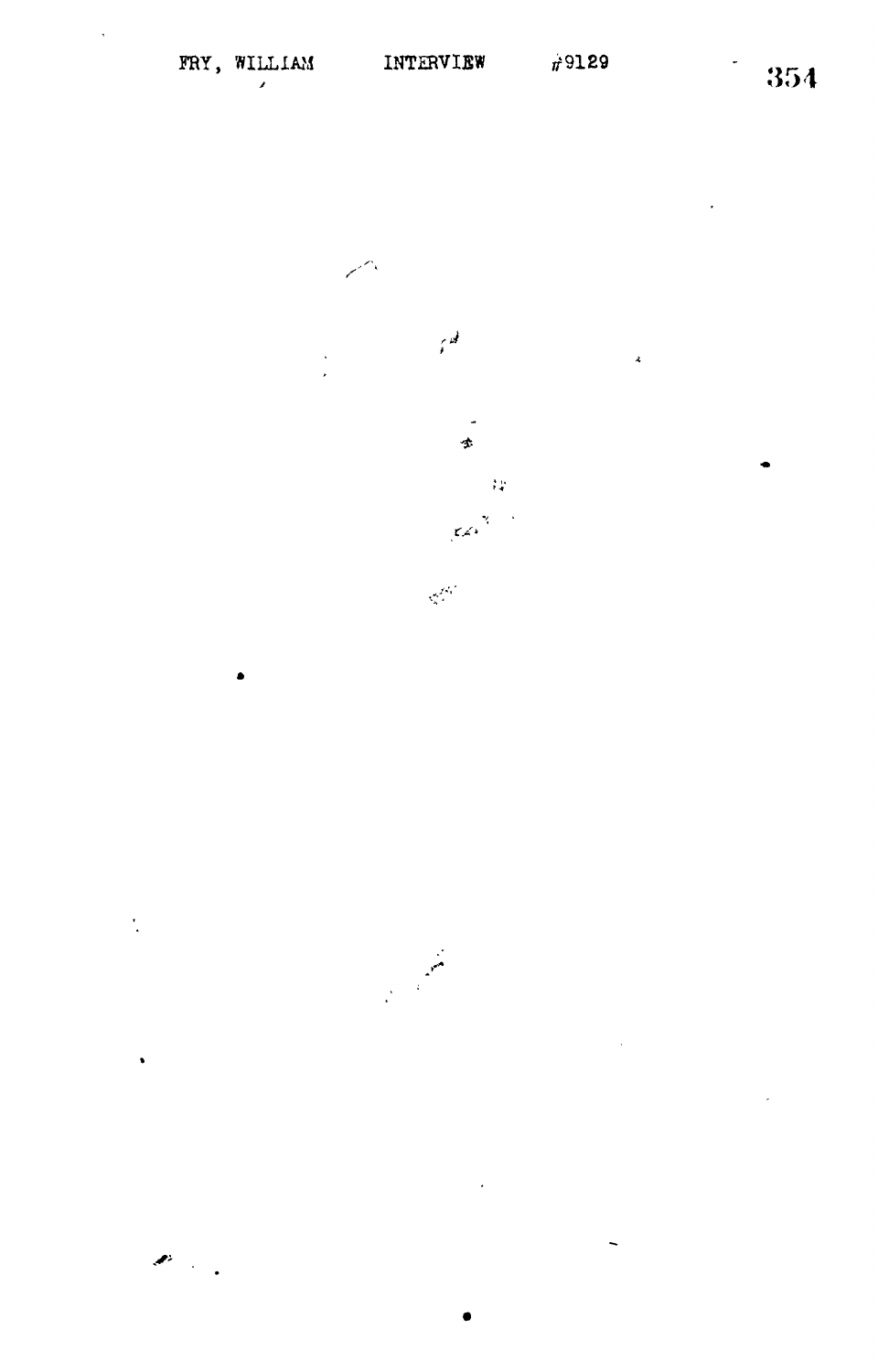|    | FRY, WILLIAM.                                            | INTERVIEW.<br>$-32 - 1$<br><b>BIOGRAPHY FORM</b><br>MORE PROGRESS ADMITISTRATION | 9129<br>Form $A-(S-149)$                                                                                                  |  |
|----|----------------------------------------------------------|----------------------------------------------------------------------------------|---------------------------------------------------------------------------------------------------------------------------|--|
|    |                                                          |                                                                                  |                                                                                                                           |  |
|    |                                                          | Indian-Pioreer History Project for Oklahoma                                      |                                                                                                                           |  |
|    | Field Worker's name Elsie A. Norris                      |                                                                                  |                                                                                                                           |  |
|    | This report made on (date) _____________October 8 , 1937 |                                                                                  |                                                                                                                           |  |
|    | 1. Name William Fry                                      |                                                                                  | .<br>Se protes <u>ta pre</u> sidente della contrata del 1920 a la contrata del contrapolare del contento di Marino di Sal |  |
|    | 2. Post fffice AddressLovell, Oklahoma                   |                                                                                  |                                                                                                                           |  |
| 3. | Residence address (or location) __ R. T. D. #2           |                                                                                  |                                                                                                                           |  |
| 4. | DATE OF MIRTH: CREDecember Day 9 Vealest                 |                                                                                  |                                                                                                                           |  |
|    | 5. Place of birth Cleveland, Ohie                        |                                                                                  |                                                                                                                           |  |
|    | 5. Hame of FatherAndrew Fry Place of birthleveland       |                                                                                  | Ohio                                                                                                                      |  |
|    |                                                          | Other information about fathe Feteran of Civil War.                              |                                                                                                                           |  |
|    | 7. Make of l'otherCharlotte Fry Place of birttleveland   | Other information about motherIrish descent                                      | Ohio                                                                                                                      |  |

Notes or complet<sub>f</sub>- nurrative by the field worker dealing with the lif<sup>o</sup> and story of the person interviewed. Ref<sup>dr</sup> to famual for suggested subjects and questions. Continue on blank sheets if necessary and attach firmly to this form. Number of sheets attached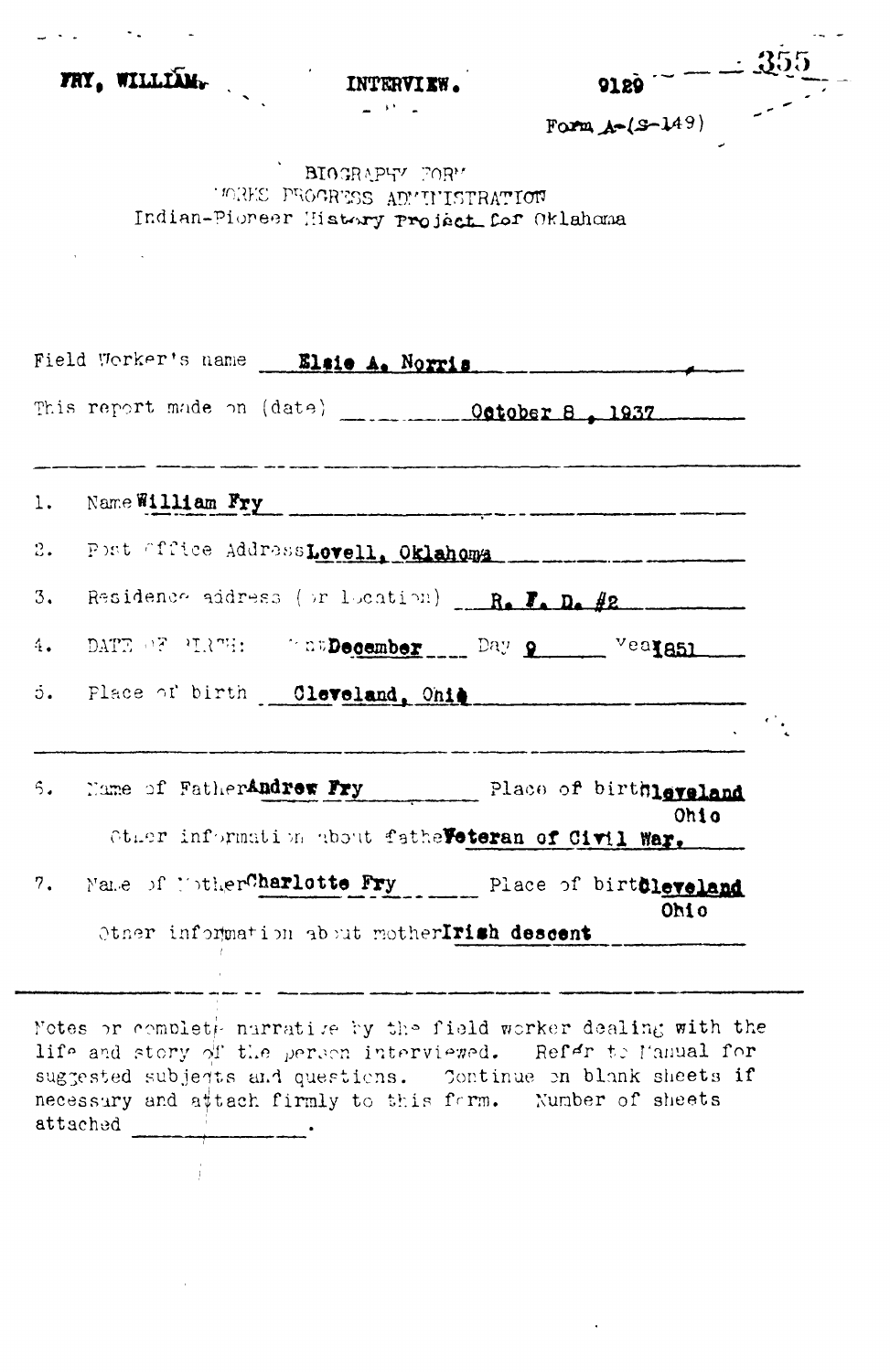**eBlsi e A« Norris Interviewer, October 8, 1937.**

 $\mathbf{A}$  and  $\mathbf{A}$ 

# **Interview with William Fry Lovell, Oklahoma R. F. D.** *#Z*

M<sub>I</sub>. and Mrs. <sup>F</sup>ry still live on the farm that Mr. **Fry homesteaded in the run for olaIma la the opening of Oklahoma, on April 22, 1889. it is located threequarters of a mile east and one-half mile south of where** the town of Lovell is now located. They have lived here **on their homestead for forty-eight and a half years.** They have celebrated their fifty-eighth wedding anni**versary. They have tsn children living,**

**Oa April 8, 188S, %• ?jy left Junction City,** Geary County, Kansas, with a party of sixteen men. A **part of this group were on a hunting trip; seven took homesteads In the Run, and two of this party are all** who are alive now. They are Dan Dyche the youngest and William W. Fry the oldest who is eighty-six years old. **These men all went down to Arkansas City and waited ten days until April 18, then they came down to the Oklahoma** line. The Salt Fork River, where Ponca City is now located, **was bank^full, and the soldiers floored the railroad**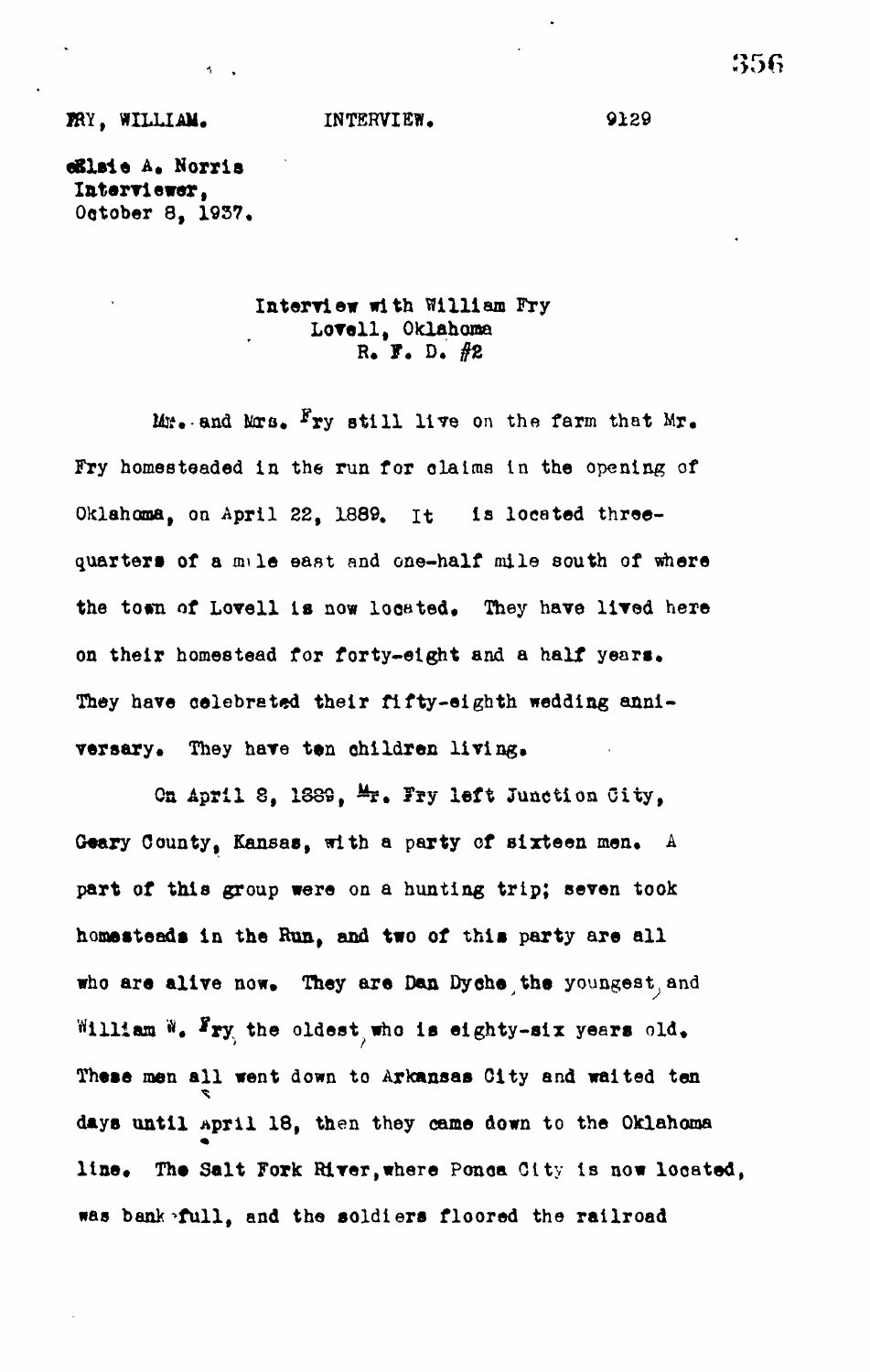## **FRY, WILLIAM, INTERVIEW. 9129**

 $\overline{2}$ 

**bridge between the tails, so that they could cross, aa** there wasn't any other way that they could cross. There **were no wagon bridges and the rlrer was up tpo high to ford.**

**They started at the line there Orlando is now** located on April 22, 1889, at twelve o'clock hoon. There **were soldiers st tioned all along the line amjl exactly at noon, they fired guns which were signals to start.**

**This party of men from Junction City were on horseback; they left their covered wagons where they had camped close to the line, but Mr, Fry says th re were people on horses with blind bridles and an old quilt on the horse** for a saddle; others in spring wagons. When a spring **wagon would get into the first ditoh it would take almost a week for the driver to get it out.**

**The group Mr, Fry was in all scattered when they** started out, except  $M_{\text{F}}$ . Fry and Pat McGinty, a friend of **Mr, Fry. from boyhood. They stayed together and about** four o'clock on that same afternoon they reached the farms **that were to be their homes. There is a oreek running through the Fry farm known as Rook Creek, At the opening**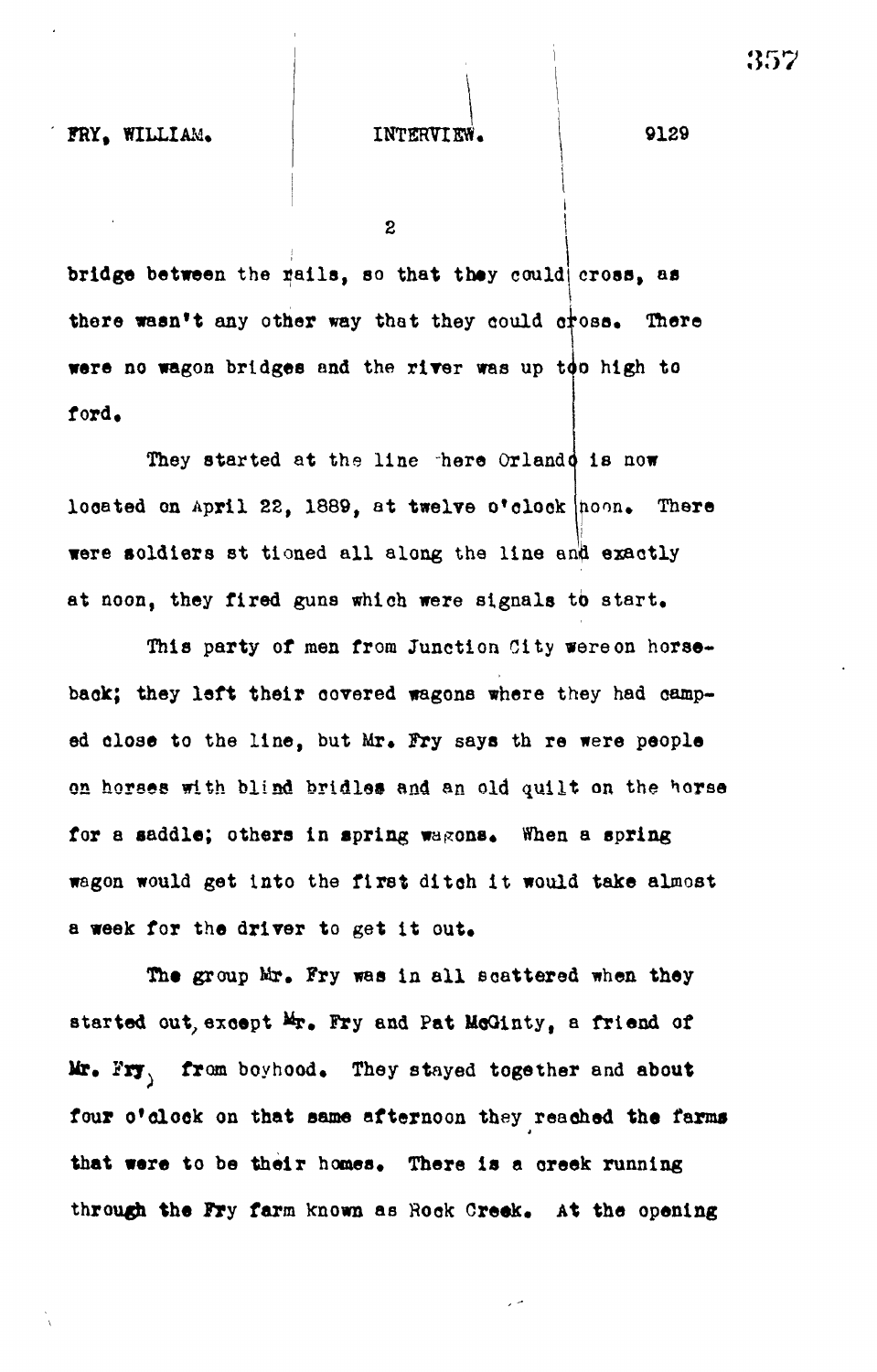9129

 $\overline{\mathbf{3}}$ 

**It had Tots of clear water In It , and not any sand but** there was not mu~h timber. Now it is filled up with sand, and is dry about half of each year, but it has lots **of timb»r on i t now\***

Mr. Fry and Mr. Pat McGinty each staked f rms in **the same section , bjoth in the same section in wnloh the** town of Lovell is now located. Mr. Edd McGinty and Mr. **George Languein, brpther-in-law of Mr, Frv stayed with the wagons at the c^mp on the Orlando line .**

Next day after the run Mr. Fry started back on horseback after their wagons, Pat McGinty stayed here on their claims. There was not any road back but  $\dot{r}$ . Fry started out over the prairie northeast 'intil he came to the camp at Orlando; he killed two wild turkeys **out of a flock he ran into . He got the wagon and the men al l came back t > thei r homesteads the next day.** The road from where Marshall is now located was beaten into a good path the next day. They lost their drinking cup and all of them had to drink coffee out of the **coffee-pot.**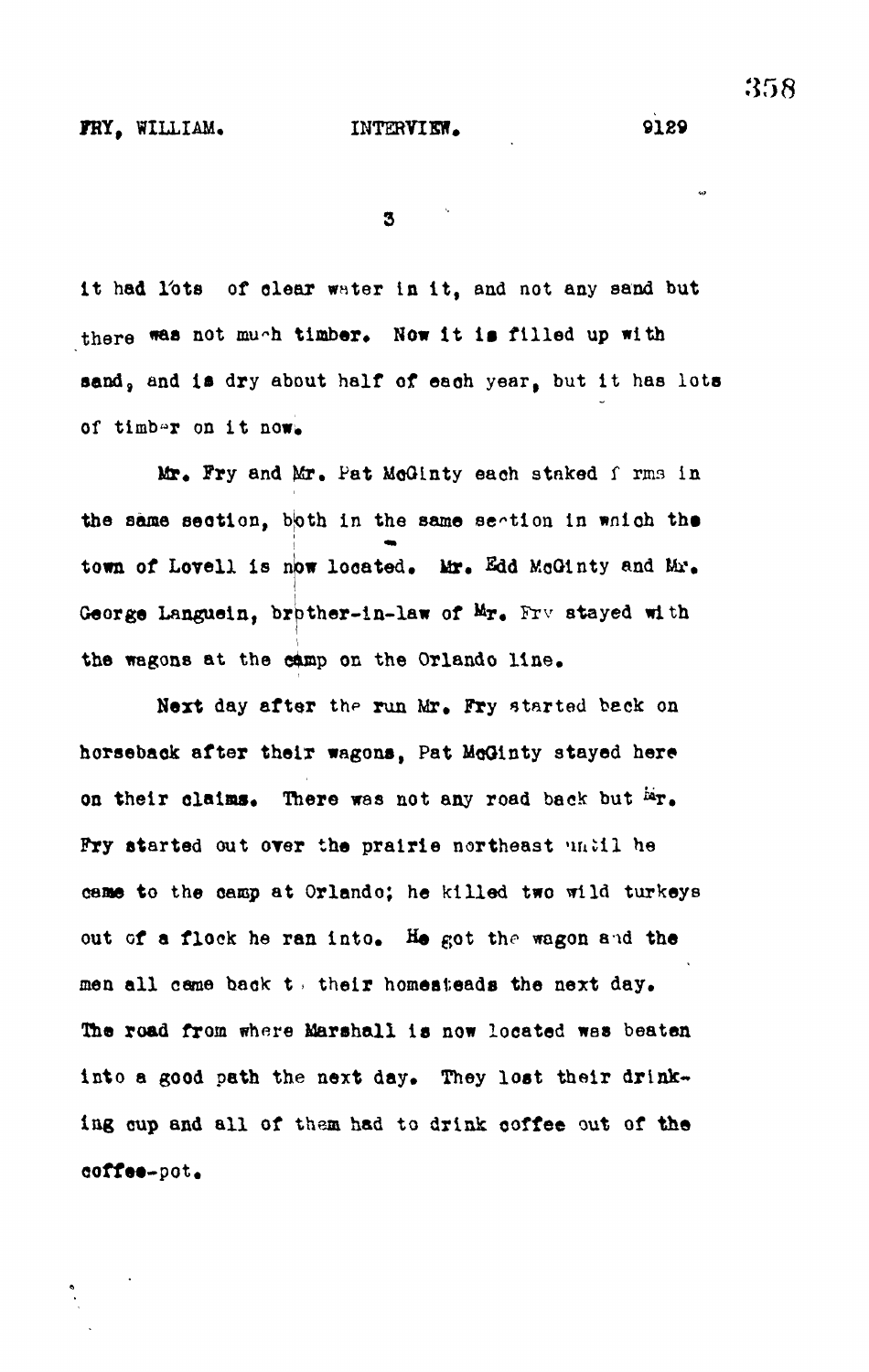,.\* •

 $\overline{4}$ 

**The eountry had all been burned off early that** Spring and the grass was good at the time of the Opening. It looked just like a cattle country, but nobody had any cattle.

**There were no roads, just cow trails, Next day the men looked up lines and staked out claims. There were no fenoea anywhere and it was a dismal looking** place, Pat kept saying, "Fry, are you going to stay?" Mr. Fry replied, "I've got to stay, I haven't any place else to go."

**They dug a little place close to the creek for their drinking water and drank that until the middle of the Summer. )**

A few days after  $2x$ . Fry and Pat McGinty settled here, a brother, Mr. Tom McGinty, came in from Texas with **his family and staked hie ol im in the same section with the claims of Fat McOinty and William Fry.**

At first Mr. Fry and Pat had to go horseback to Guthrie after their mail. Nobody got any papers, nothing **cams only letters. The first lettsr Mr. Fry &ot he paid**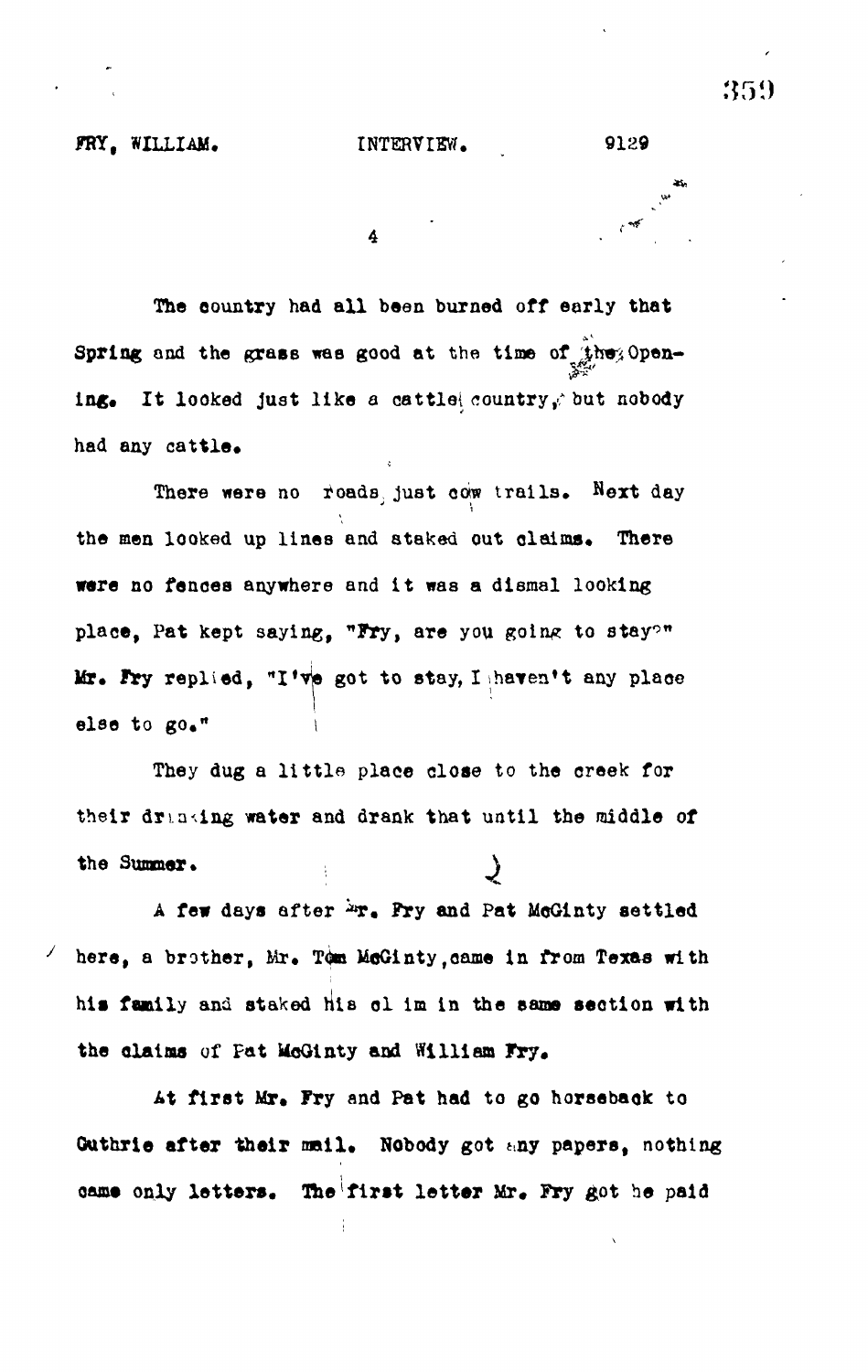fifty cents for it. The men were lined up fifty deep and each man could ask for mail for two so <sup>Mr</sup>. Fry got **a nan up In front to ask for his nail and paid him** fifty cents to get him his letter. The day before it cost \$1.00 to have a man up in front ask for your mail.

**Guthrie towneite was laid out before the country** was opened. There were lots of grocery stores in tents with lumber frames.

**The post office at Guthrie was established as** soon as the country was opened. They left the block the post office is now on at Outhrie for a post office. It has always been there, first in the tent, then in a board building and now in a brick building.

The way they got the mail they would let four or five men into the building and a soldier would put **\ a gun across the door in fronty then after they had gotten their mail the men would go out** *the* **baok, and there was a soldier there with a gun to see that no** one got in the back door. Some men would buy all the postage stamps they had at the post office and peddle them on the street for 10 cents apiece. Mr. Fry had to 360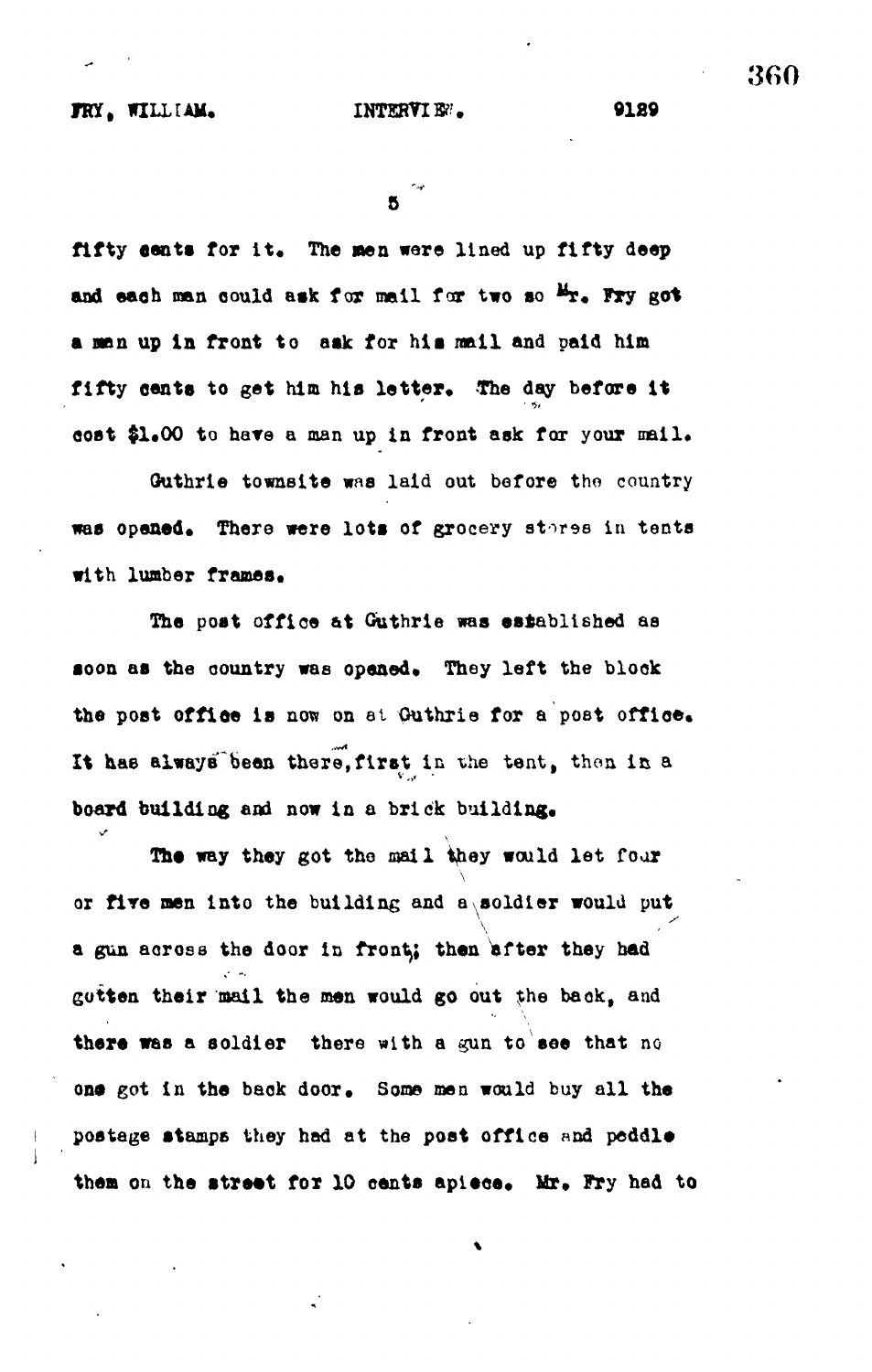6

pay 10 cents for the first two cent postage stamp he **bought In Oklahoma.**

They next got their mail at Alfred (now Mulhall) **as troll as their groceries, A man named James started up a grooery store and post office and called this post offi -e Standard. It was about three miles east of** Frys. Later they moved this post office to Perth, one **mile north of where Lovell is now located. After the railroad wa? built from Guthrie to Snid and the town of** Lovell started the post office was maved to Lovell **whiere mail carriers delivered the mail on rural routes.**

**In May, the next month after the Opening,Mr. Fry went back to Kansas after his wife and six children who "had stayed at the home of his wife's father in Junction City.**

Three of these children wer<sup>or</sup> of school age and **there was not a sign of a school or anything else much, just the prairie. The family aame to Alfred on ths train, as there was a railroad running through there when the oountry opeaad. They arrived in Alfred tha next day after Decoration Day.**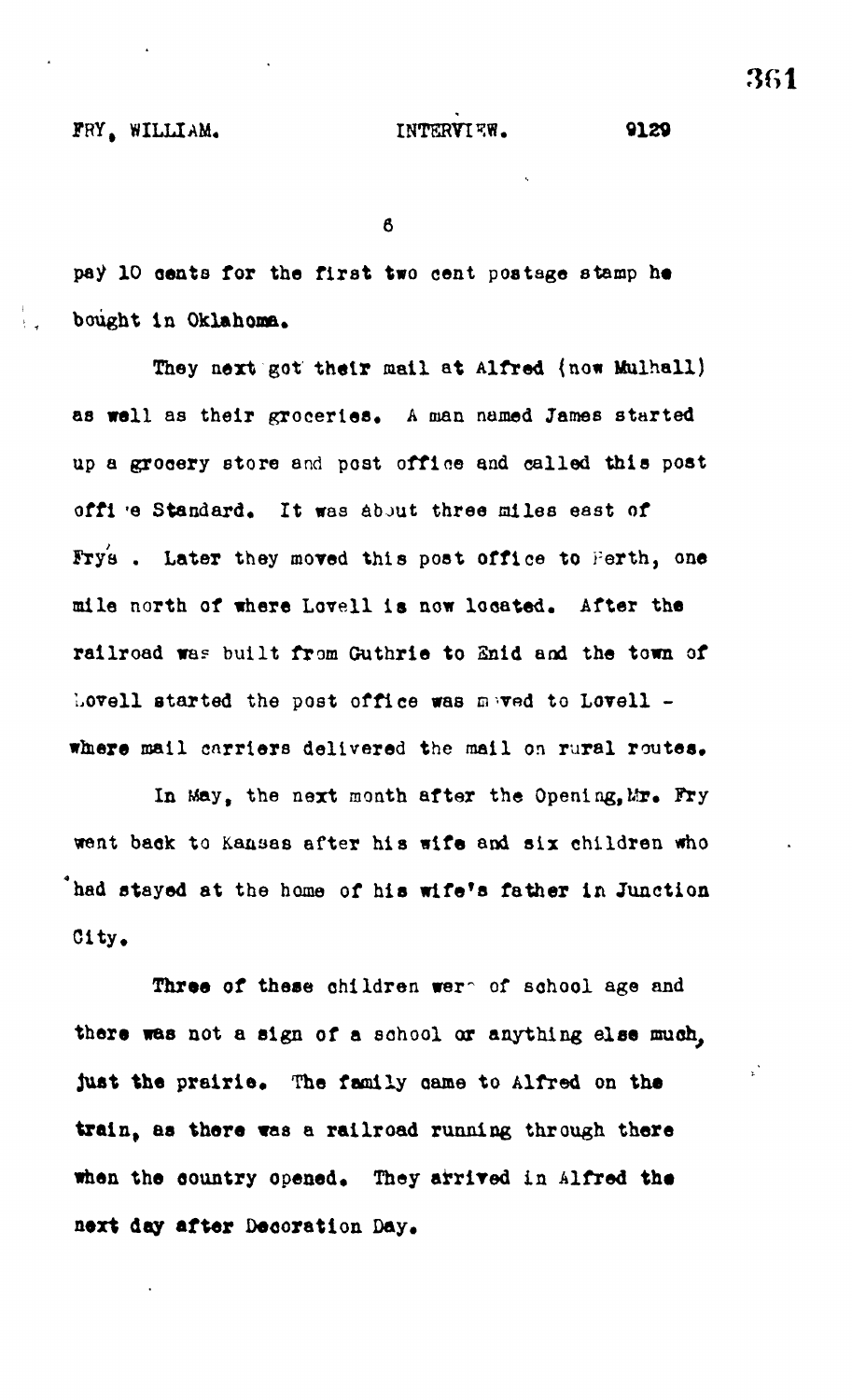$\mathcal{L}_{\mathcal{L}_{\mathcal{M}_{\mathcal{M}_{\mathcal{M}}}}}$ 

9129

 $\overline{r}$ 

 $\mathcal{L}$ 

**. Mr, Qeorg© Languetn met them In his covered wagon, and they oamped on a little creek close to Kul**hall for three or four days waiting for their furniture **to cone; they had shipped their furniture hefore they** left. All they had to sleep in was the covered wngon, some slept in it and some under it. Mulhall was just **a tent town then with a railroad station.**

After their furniture came, the Fry family started out for their homestead twelve miles weet of Mulhall, **Mrs. Fry and the children were very anxious to get to** their new home.

**There was not s sign of a road to follow over** from Mulhall, but they had their ax<sup>o</sup> and shovel in the **wagon and they had to make their own road as they went** along. They had a terrible time as there were so many **little oreeke to cross and no bridges so they Just took** their shovel and went up and down the banks of the creek **until they found a suitable place to cross, and then dug** down the banks of the creek and forded the streams. When they got to their homestead near Lovell, <sup>Mors</sup>. Fry **felt very down-haarted at the desolate looking place,**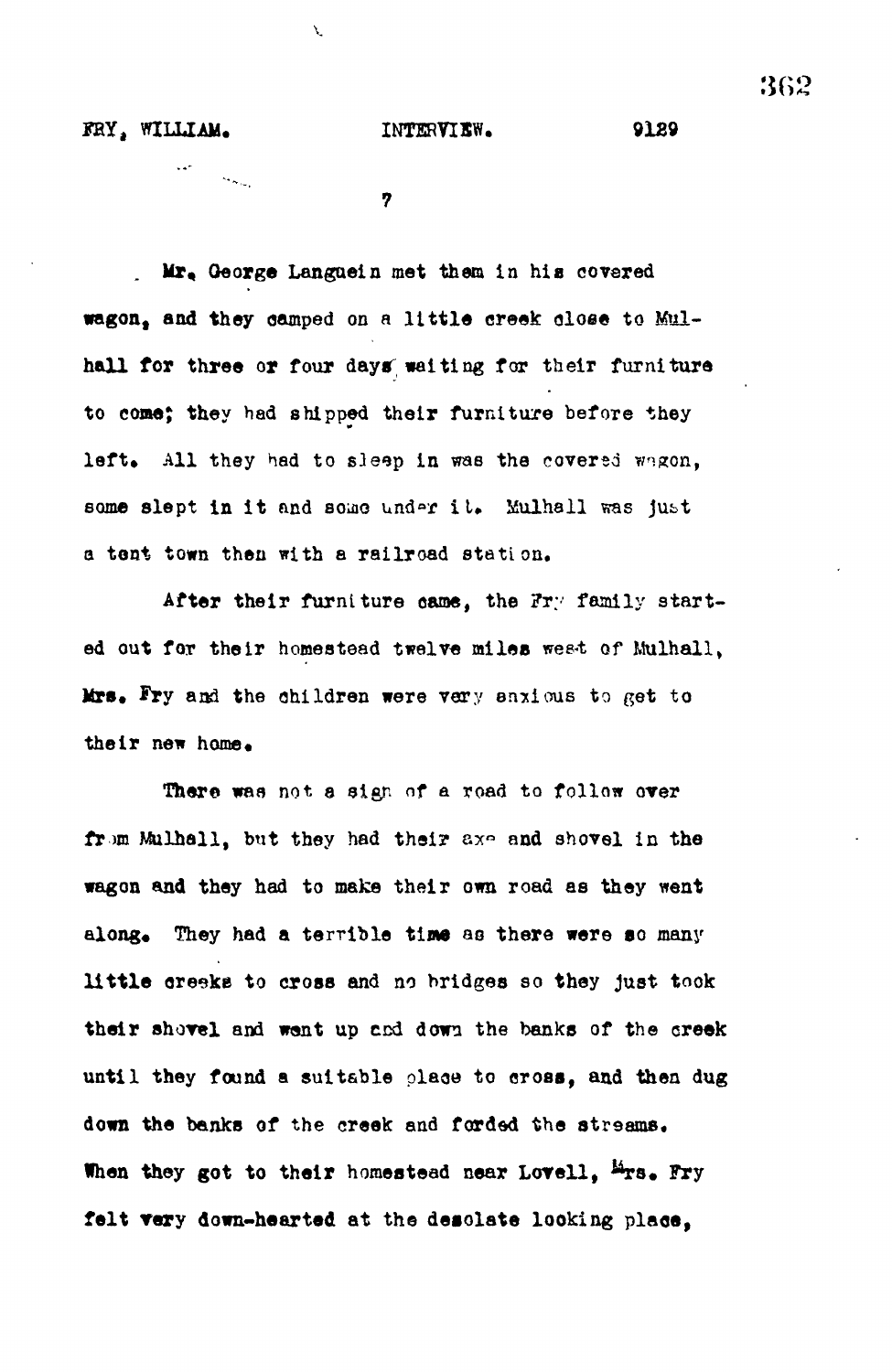# **IRY, WILLUM\* ^^INTKRVIEW. 9129**

**8**

**that they have called their home for the past forty**eight and a half years.

**There wasn't anything but just a prairie with** some trees and with a creek running through it. Just **a tree and that old covered wagon for shelter. Their** first ni*ght* here Mrs. Tom McGinty and her children **drove down In their covered wagon and spent the night with the Frys here in their yard. They had known each other in Kansas before they came here.**

**As every one here was in the same condition, whenever a family went to see another fam ly they would take their covered wagon to sleep in if they stayed all night.**

**Soon after Mrs, Pry and the children came they dug a dugout and covered it and fixed a canvas tent and oooked in it and ate in itf\* all summer and slept in the** dugout and in the covered wagon. They had no milk, no butter or anything else much; they had to buy everything.

**There was not a chicken, cow or anything on the** farm except the three horses Mr. and Mrs. Fry had brought with them.

D

3G3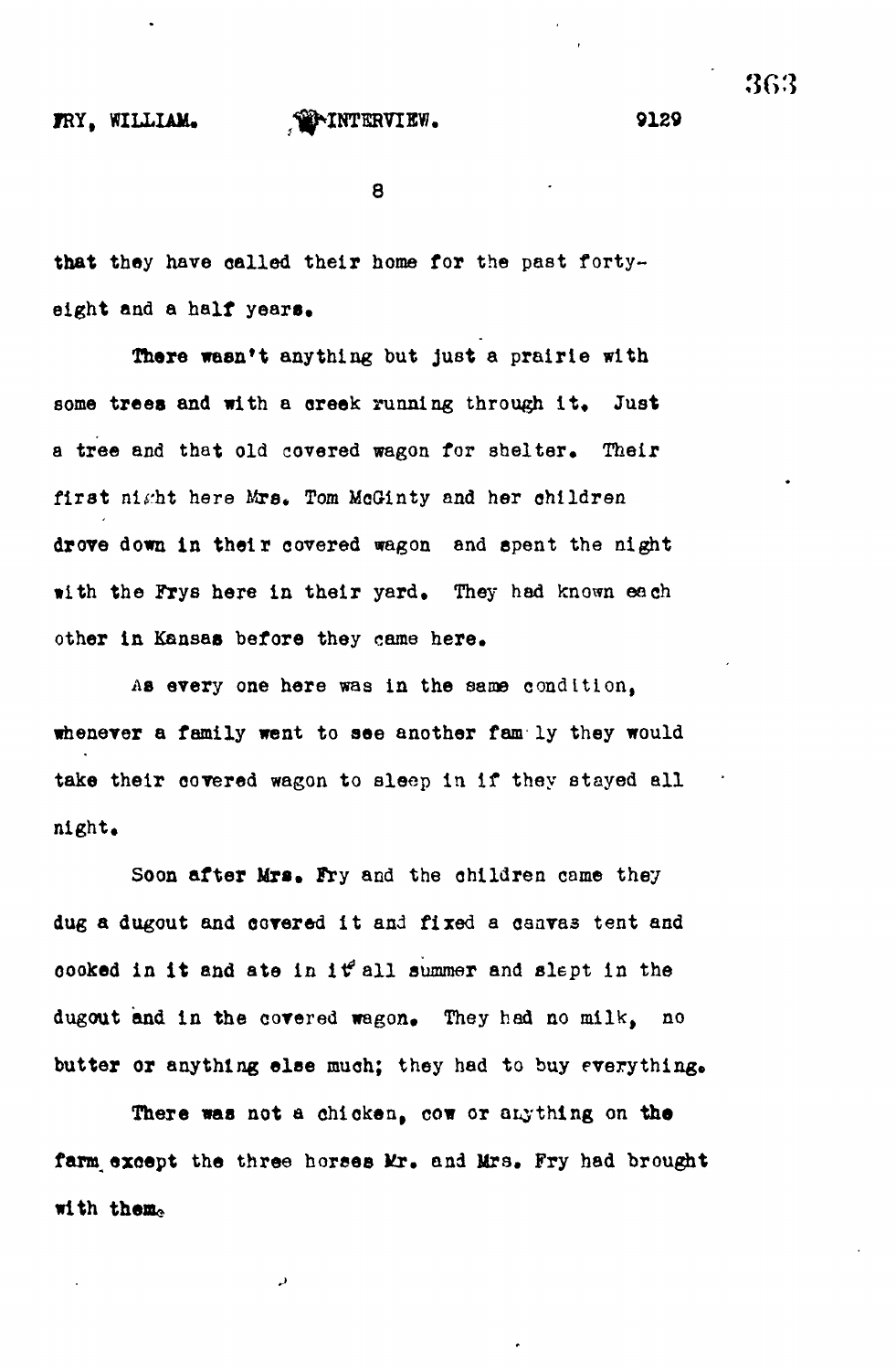9

They had to go to Mulhall or G thrie to get their groceries. They either went horseback or in the wagon and it was an all day journey and as there was no road and no bridges the. would cross the Cimarron River close to the railroad bridge and sometimes the whter would come up into the box of the waron.

Mrs. Fry would get up in the morning and listen to see if she could hear a rooster crow or a cow bawl, but she could never hear anything like that.

That Summer almost everyone left here and went to find work and  $M_{\text{TS}_0}$ . Fry did not know anyone around here for miles and wondered what they would do if any of them got sick as there was not a doctor around and no town any closer than Alfred (Mulhall) and that was nothing but a tent town.

The next year they all had malaria and chills. and they would keep quinine on the table and would take it in large doses to break up the fever. They poured the doses of quinine but into the palms of their hands as they did not have capsules in those days.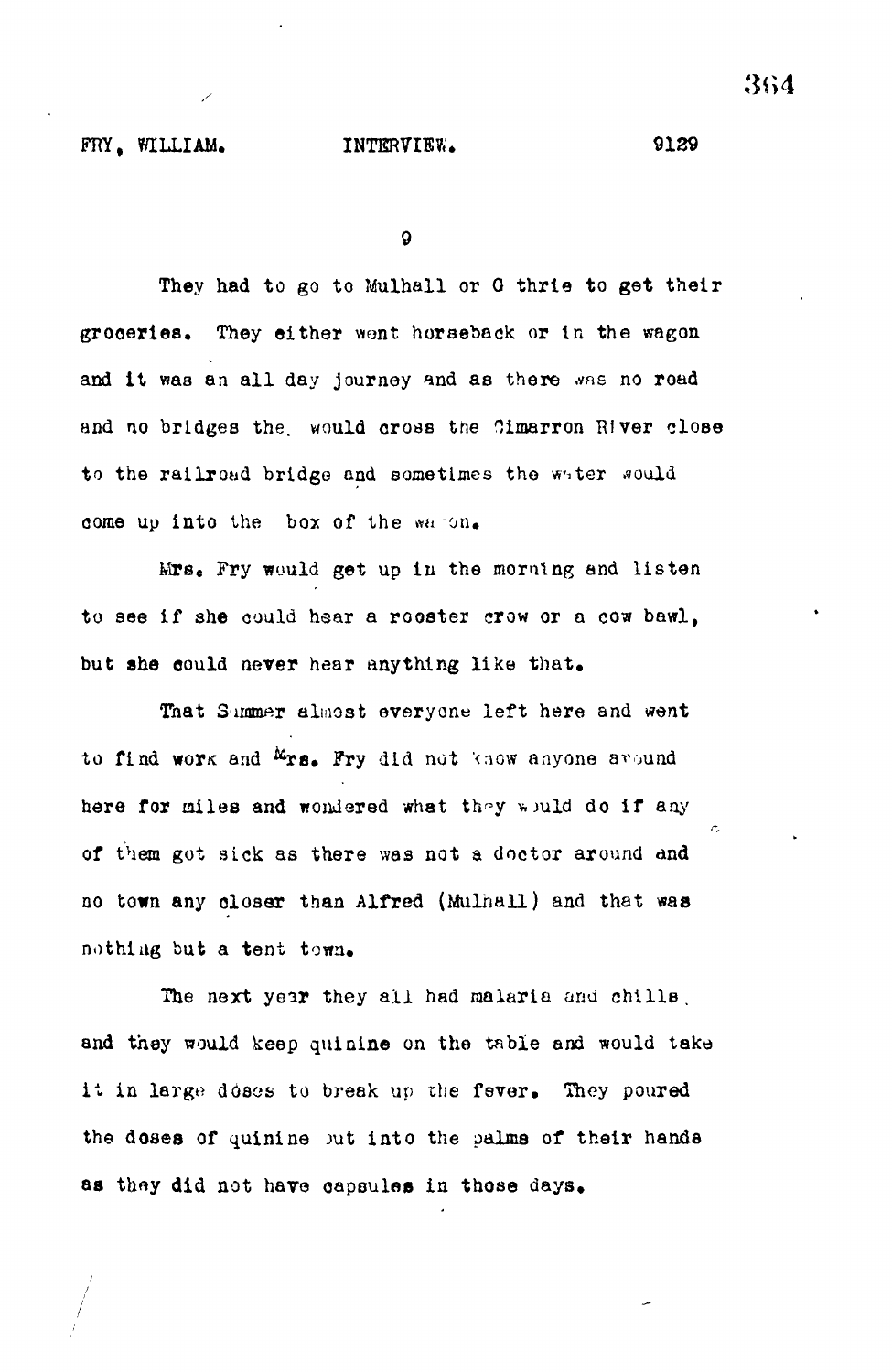FRY, WILLIAM. INTERVIEW. 9129

10

The second year they were here they all had the La Grippe or Flu and there was a doctor who gave modioine in a glass of water and stirred it up with his finger. He would walk through the country to doctor people. Finally they heard of a Doctor McPeek who lived between their homestead and Mulhall and they had him in all of the sickness the family had, as long ns he lived and by that time there were other doctors coming here to these little towns that had begun to start up.

There were .0 telephones then and when anyone wanted a doctor, some one would get on a horse and go after him. then the doctor would get on a "orse or else drive" a buggy and It would be a long time before the doator would come,

 $\leftarrow$  In July of the first vear,  $Mx$ . Fry and Tom McGinty dug a well in front of the place where the Frys house now stands; they dug it with a spade and 'shovel and when they, struck rock they used dynamite to blast and went through six feet of rock and struck good drinking water at thirty-two feet. This well is still standing in front of their house beside the road. They walled it up with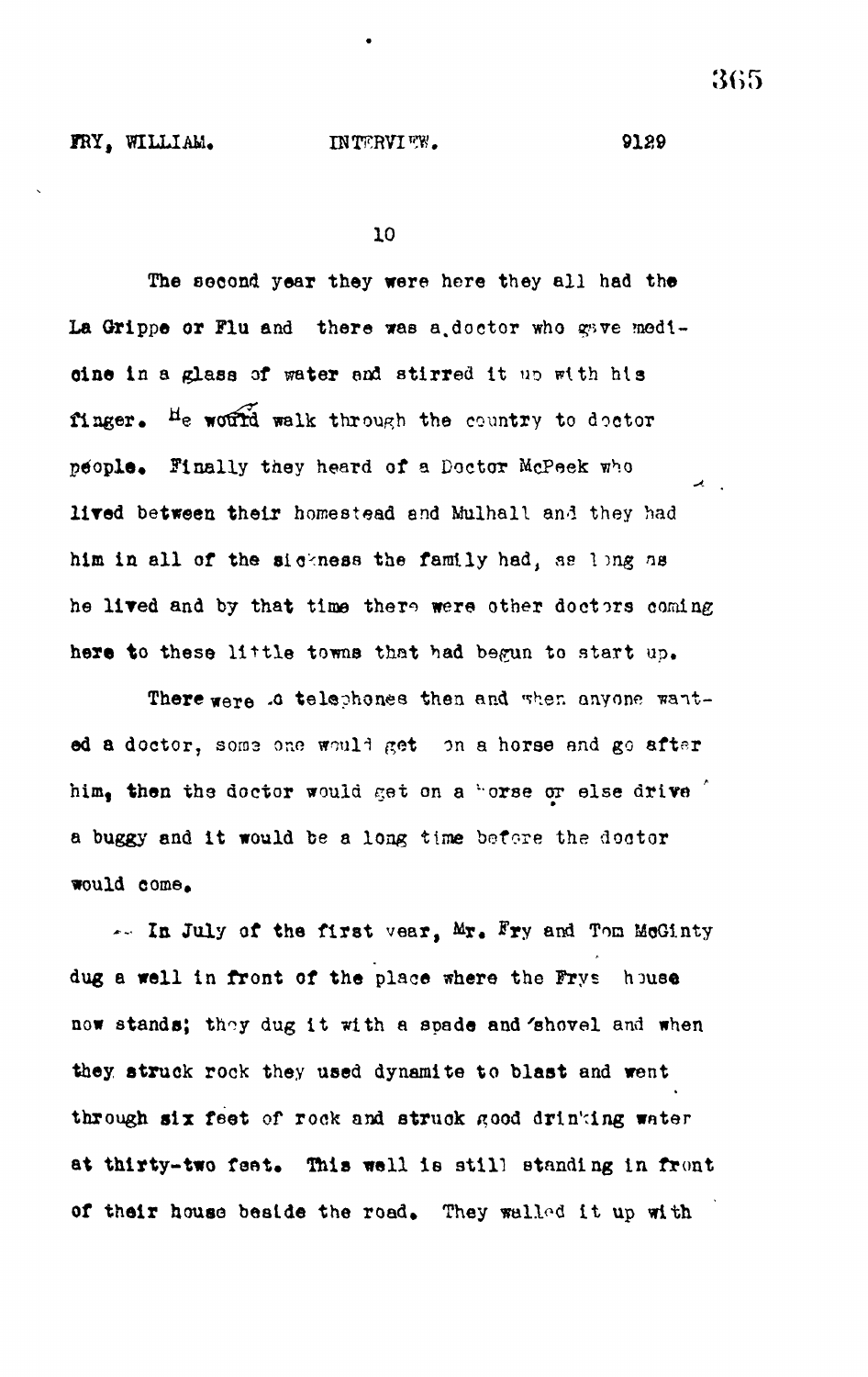**11**

rock and used a bucket and rope to draw water with.

**That Fall they hauled lumber from Guthrie to** up **build a kitehen. They would get/and ;tart to Guthrie at three A, M» and would not get home until twelve or one o\*clock that night. It took several days to haul enough lumber with team and wagon from Guthrie to** build one room.

In November of that yeer  $^{\Delta x}$ . Fry went back to **Kansaa after his cattle; he had left thirty-one head in a pasture up there. He shipped them to Hennessey, as the railroad was built to Hennessey and as far as** Kingfisher the summer after the country was opened. He drove those cattle afoot across the prairie and **at there was not any road, he went by direction. It cost him half what the cattle were worth to ship them** here.

**They out seme posts in the timber south for four or fire miles to thin the trees out and bought** some posts at 2 cents apiece and made a small pasture **and there was a school quarter, a half mile south, that they "day-herded" on, as there was no one living on it.**یہ مہ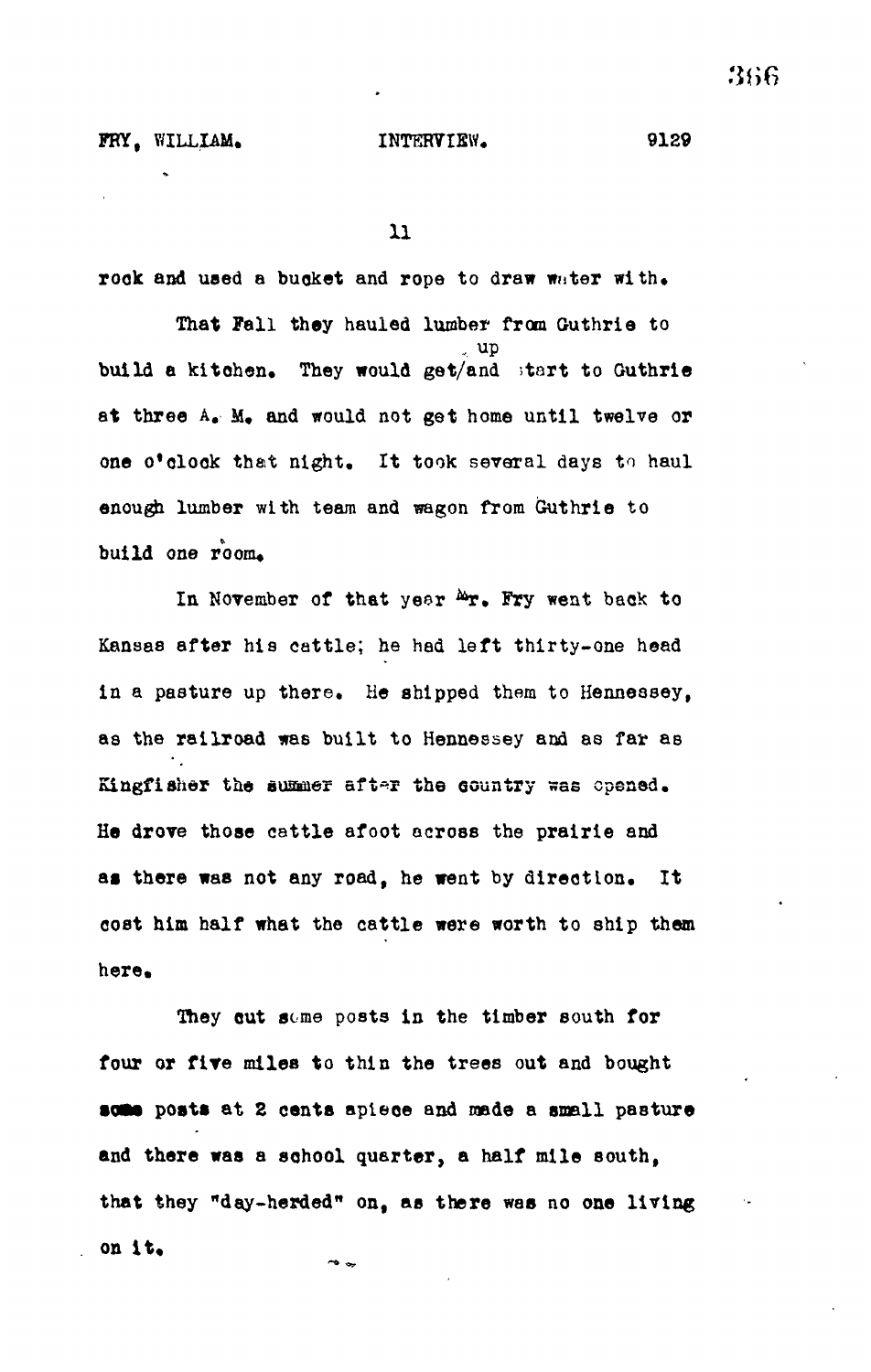## FRY. WILLIAM. INTERVIEW. 9129

**IS**

**Mr, Fry and Pat McGinty bought a plow together** the first year. Mr. Fry planted some sod corn with an **ax, It made a little, Mr, Fry bought a new mowing-\* machine and rake and put up lots of prairie hay. There was grass that Fall a8 high as a horse's back everywhere. Mr, \*ry put up fifty tons of graas for himself and cut twenty-fire tons for Pat and Tom MoOinty, and while they were in Kansas shucking corn, there was a prairie fire which burned all their hay,**

**One day while the grass was so high they soared up a deer and followed him through tho grass for a** couple of miles until finally Mr. Fry and Mr. Whitwon **killed him and divided the deer meat among all their neighbors.**

•r

**In the Fall of the first year they bought nine hens from a man that had brought them here from Kansas and could not buy feed for them and they got their** start of chickens from these hens.

**In those days Mrs. Fry baked all their bread and made all their clothing including Wen's shirts and overalia.**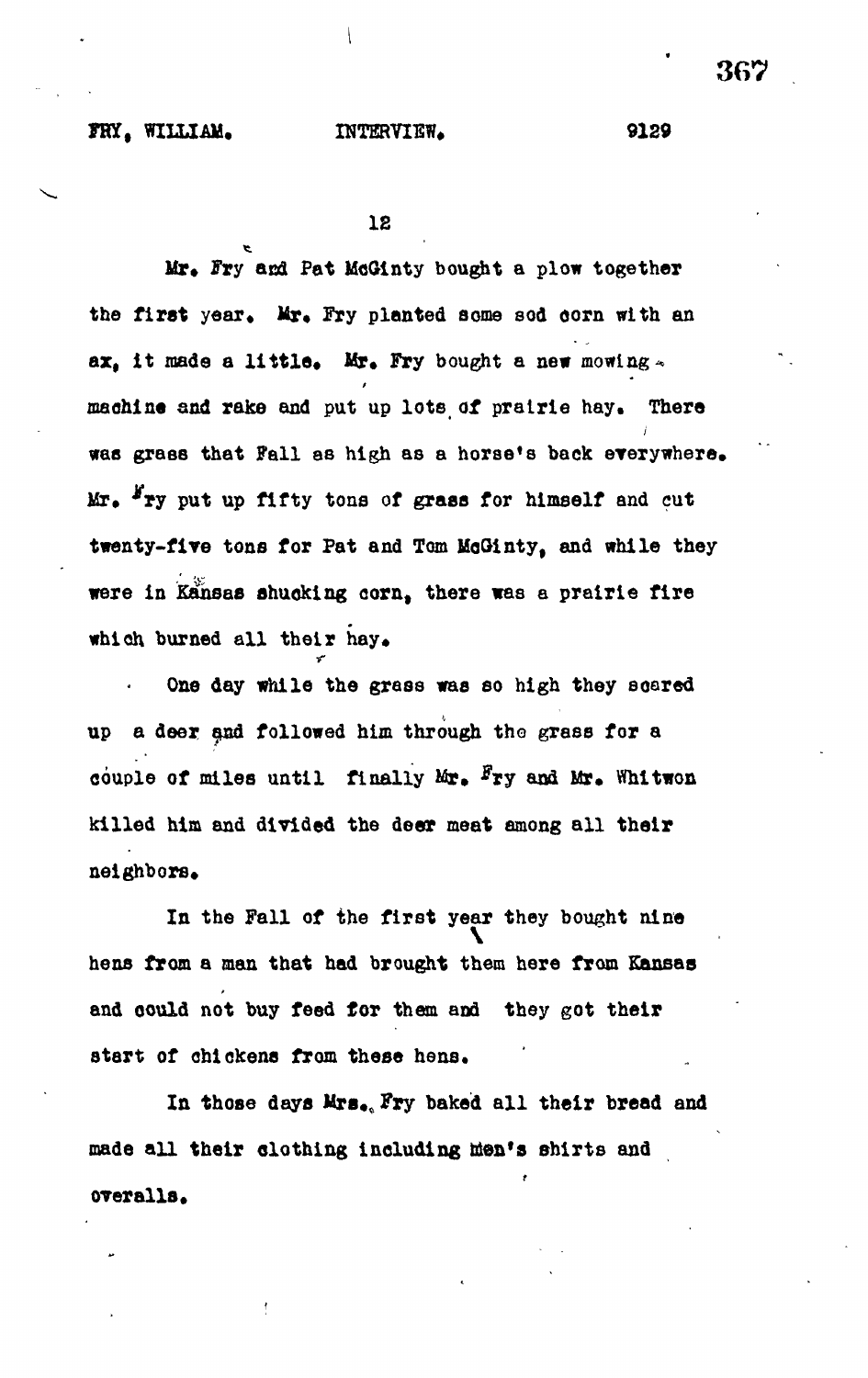**The first four or flye years were real pioneer** days before the country was settled up. There were no social activities or any where to go. It was five **years after the eountry was settled up before there were any activities in a social way and then they be**gan having carpet tacking parties, when they tied rags **to make rag carpets and had quilting parties among the neighbors, and there would be spelling schools,,**

**People lived on as little as they could, mostly bread and molasses and two Christmeses went by without** a bit of sugar in the Fry house.

**By the first year everyone, had a dugout or a little ahaok of some kind to lire in and they spent** most of the second year breaking sod; Mr. Fry gave a man a cow to break sod for them with a team of oxen.

During the first ten years here Mr. and Mrs. **Fry raised sorghum cane, had good crops of wheat and oats, lots of hay and a corn crop every year; they raised hogs enough far their own meat and had a few to** sell. They always kept lots of cattle and had fat **cattl\* to sell, also wheat and corn as they raised**

٧.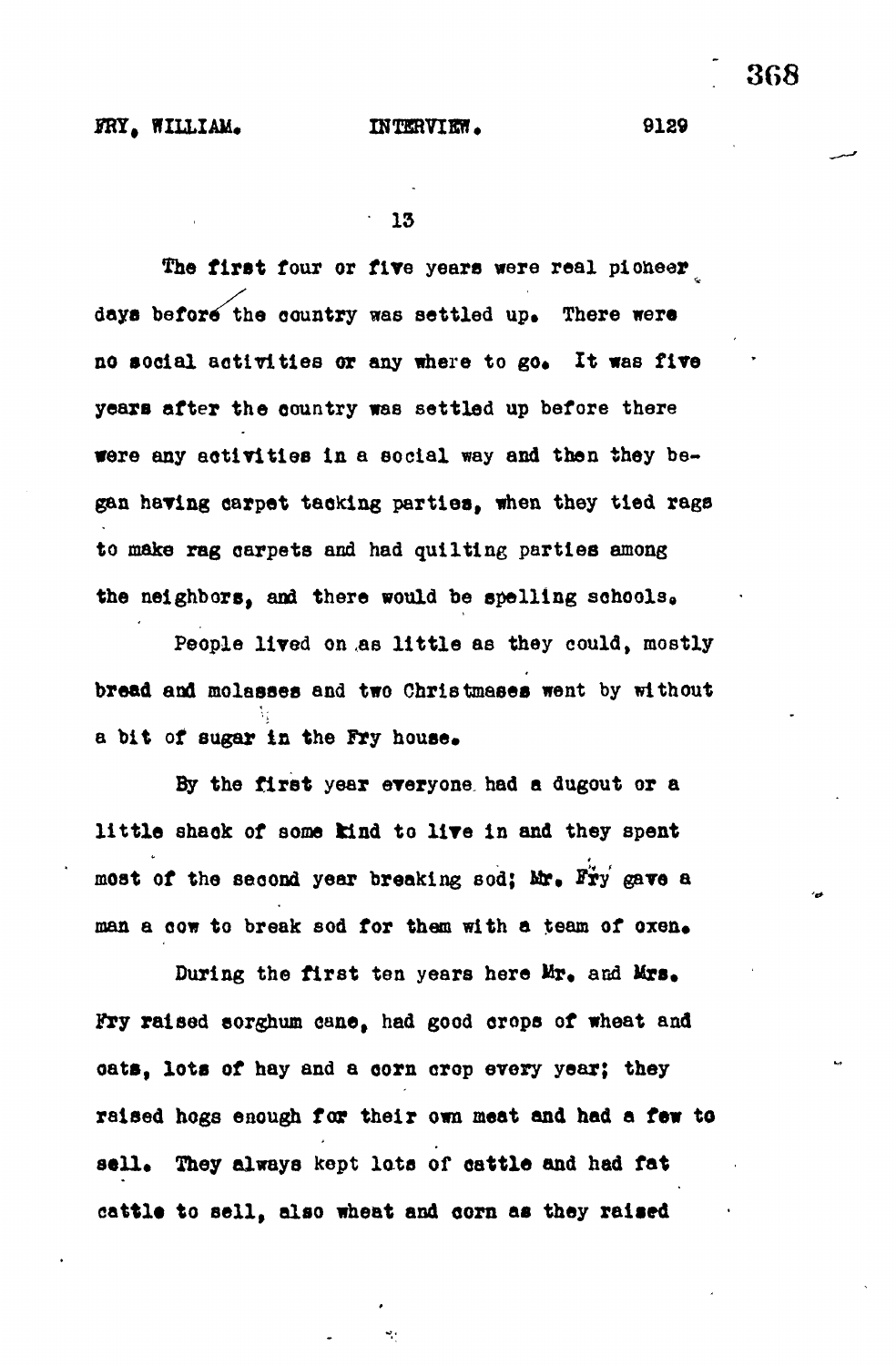**X4 1999 1999 1999 1999 1999** 

big corn crops. The corn sold at 40 cents a bushel **at the orib,**

 $Mr_*$  Fry got money enough ahead to put up. a little barn far the horses aud nattle and he put up **other Improvements such as fences and corrals and** they also built an addition to their house and some **they also built an addition to their house and some**

**The first year the Fry family was here they were., not assessed any taxes\* They had no taxes and no**

The second year the settlers all agreed that school house. Each person furnished a log of a certain length brought from the timber and six men met and started to build the school house and the next day another bunch came and when they got the house up they **another bunch came nnd when they got the house up they**

**Thft Legislature had set aside an acre of ground In each**

**the school acre was on and he gave the acre to**

**borrowed \$4\*00 to pay for having It covered and floored\***

**• \ 3G9**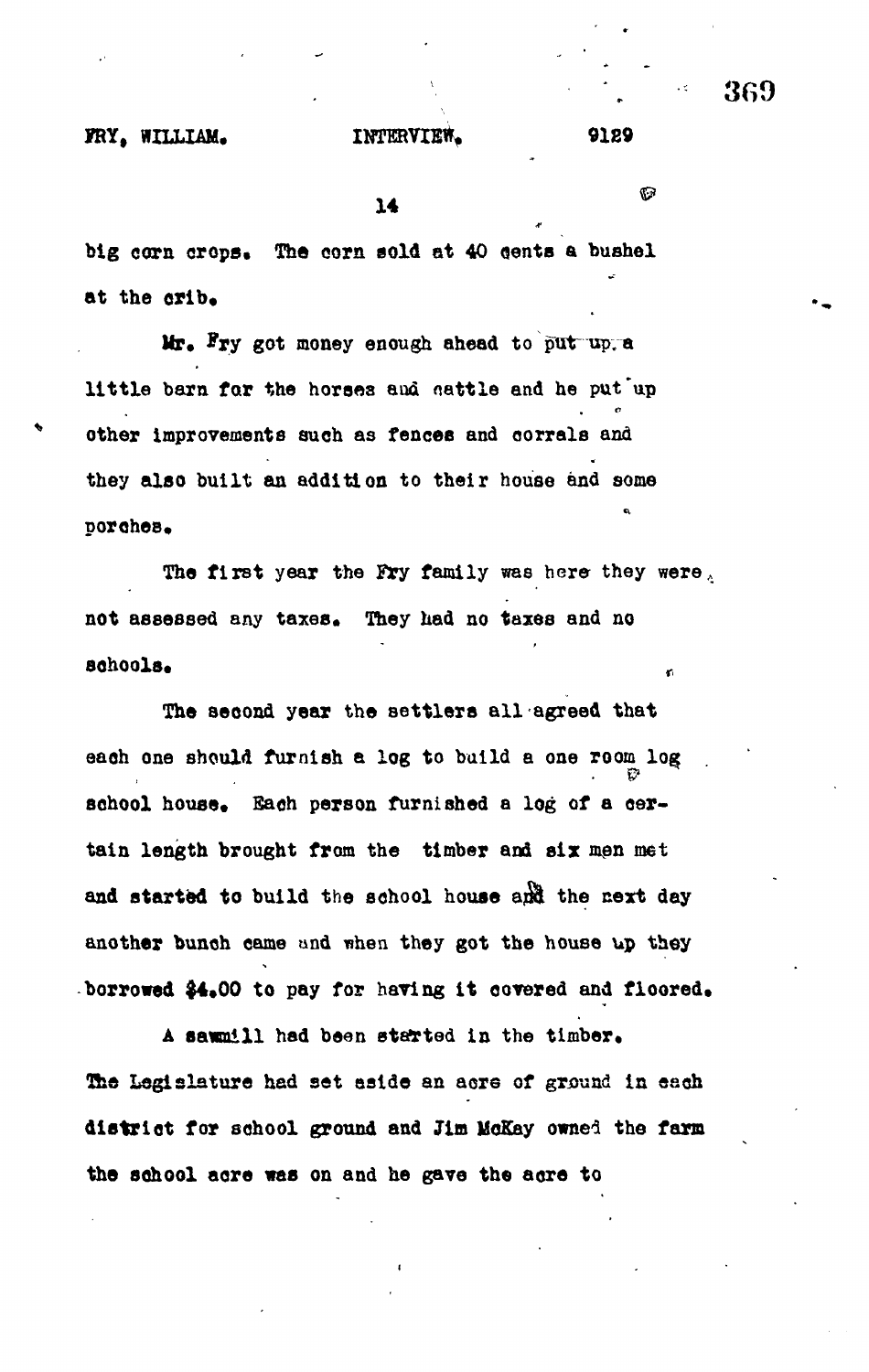$^{\star}$  ce

' r --

 $15$ 

**the school district and they afterword bought another acre from Mr, HoArdle who had bought out Mr. MoKay,**

The second year they were assessed a little **on personal belongings and they had a little tax,** and they had a three months school.

**Mr. Fry was Treasurer of the school for several years; he had a large family of children to send to seho-.l as seven more children were born to him and Mrs, Pry after they came to Oklahoma - and he was very interested In getting the schools started.**

The first teacher was Cora McNally, Mrs. Hogland **was her name after she married - she still 11V%JS at CoYlngton.**

**At first they had a three months school and the teadher's salary was \$30.00 a month. The children went to school in this log school house for five years. It took all the personal tax money to pay the teacher. The personal property was all that was assessed. The land was not assessed until the homesteads were proved up and the owners got the deads. It was five years before** Mr. and Mrs. Fry got the deeds to their claims.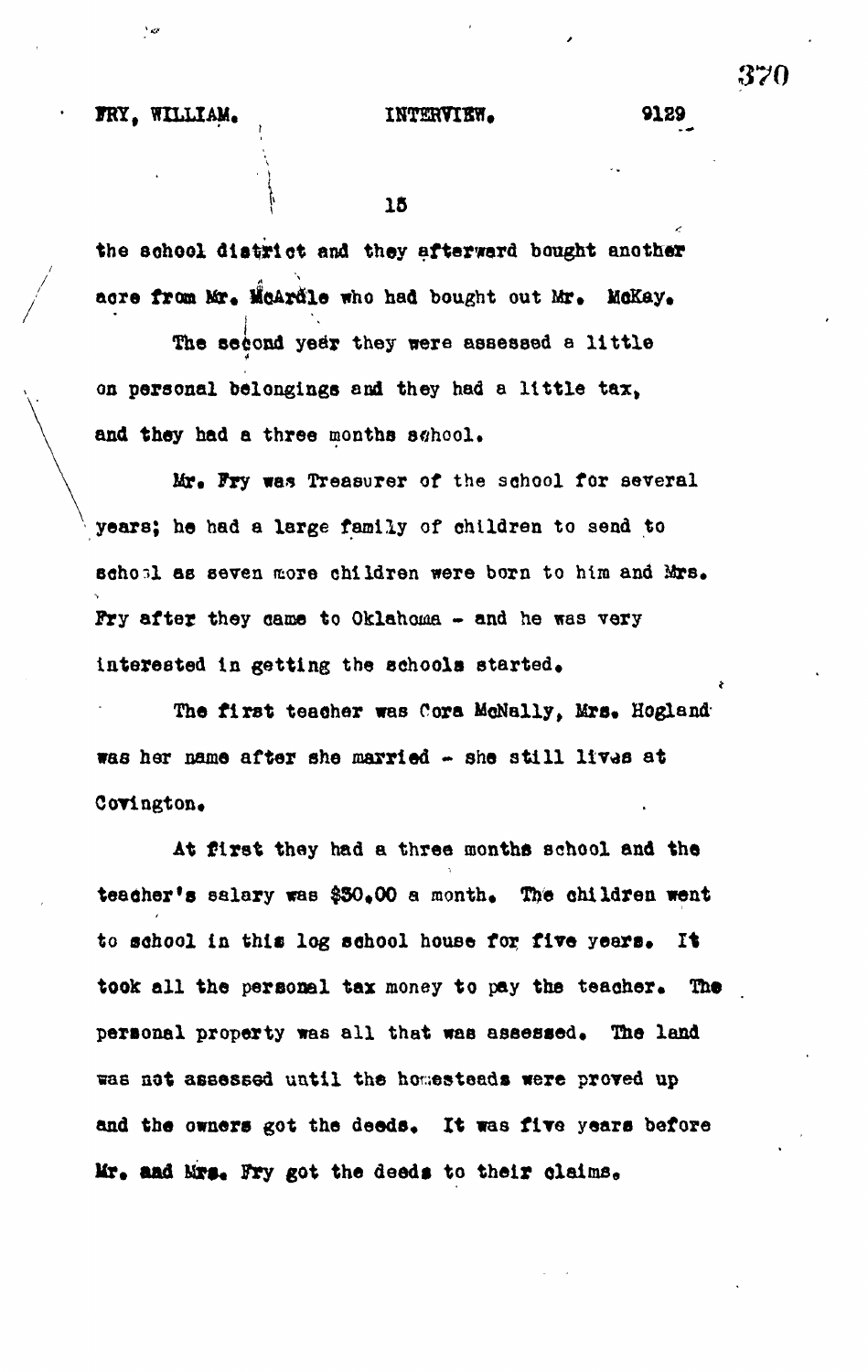$\mathcal{R}_{\mathbf{q}}$ 

**15 '-**

**Before the land was assessed the settlers took subscriptions to build a new one room frame building** for a school house.

**Every one in the district-who was able gave** \$5.00 and a good many gave a little. They had a hard **time getting school started, as there were so many single men here and people who w^re waiting for the** Strip to open. Some people had no children and were **not interested in school and some were too poor to** help any. They hauled the lumber for the school from **•Guthrie for nothing\* A carpenter worked for a very amall sum and some of the men in the district worked** on the school for nothing.

**They could not vote bonds-as nobody would want** them since the homesteads were still Government land. **After they had taken up a subscription they still owed** \$35.00 on the school house. They had neck tie parties **and finally had a dance and a supper in the new school** house. The people in the district cooked the food and Mr. Fry went around over the northern part of the **district and gathered up the food and Jim Loveli went** around over the southern part and gathered up the food. 371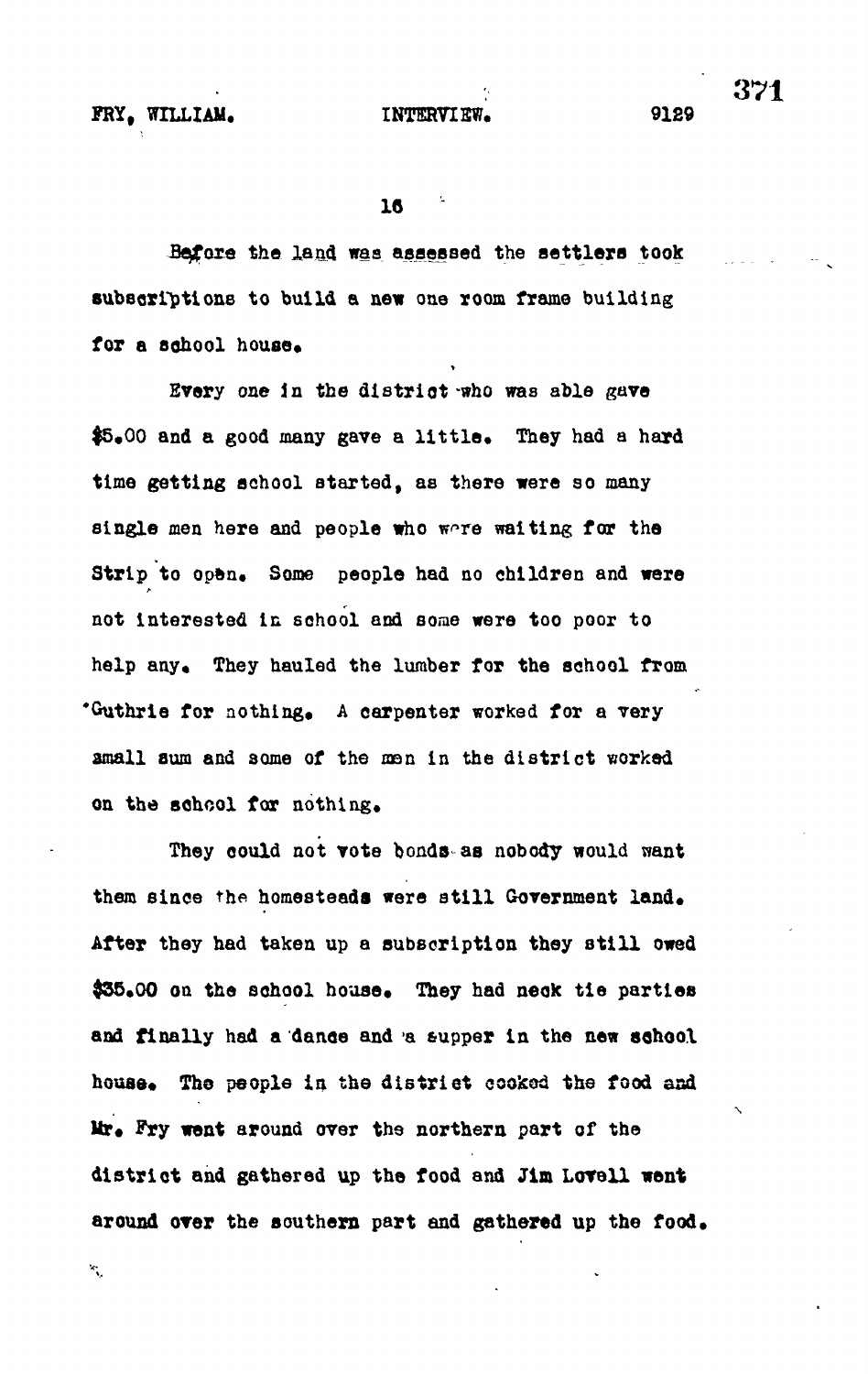# **FRY, WILLIAMS, INTERVIEW. 9139**

**17**

**The women of the dlatrlot fixed the aupper and served it In the old log school house; the oharge was \$1.00 a couple to dance and eat supper. After** this they still owed \$7.00 so they sold the old log . **school house to Sam Taliaferro for \$15.00, That put them out of debt and left a little money for Incidentals.** It took all the tax money to buy seats. By this time **the land was taxed and they had four or five months** school a year.

**Two or three years later this school ho.se was struck by lightning; one Monday and the lightning rip**ped up the wall of the west end and the floor. Luckily, school had been "let out" on the Friday before. The teachers desk was 'split in pieces.

**A few years later this school house burned, so they built a new one room frame building where they had** school for eight months. After the country was settled **up and Improved they voted \$800,00 in bonds and later, after the town of Lovell was built, they needed more** room and so they built two more rooms on the west end of the school house which they had, and employed three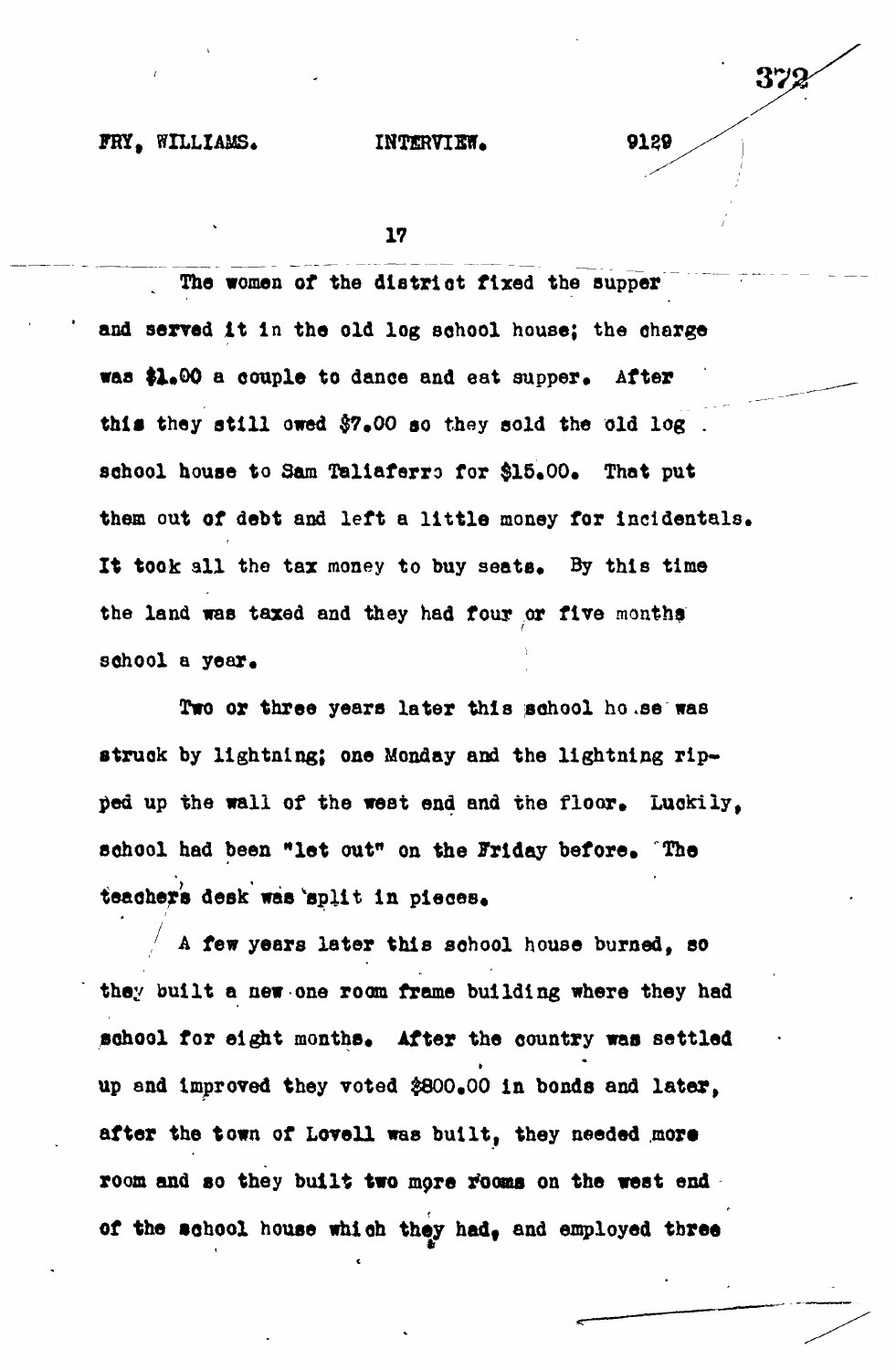چۍ

**18 18 18 18** 

teachers for a nine-months' school. They used these **first school houses to have Sunday School and Church** in as there was no church guilt then around any where.

**About a year ago the people of the Lovell community voted bonds and ^uilt a \$10,000\*00 two room brick school building with a basement, furnace** and stage to be taught by two teachers.

The roads were made slowly but gradually. The first settlers had a tug of war in this country. They **hauled their grain to Mulhail rith only one bridge be**tween here and there. But after they got organized **here after the first few years, they opened up section** lines, graded the roads a little and each man was assessed a  $24.00$  poll tax for work on the roads. When **they got more tax money they gradually built bridges** *and worked roads.* 

**The railroad was built in 1903 from Guthrle to Kiowa and the town of Lovell was started with elevators and a ootton gin so that they could market their grain** and cotton without hauling it so far. Mr. James moved **his store from Standard to Lovell and other stores were** started.